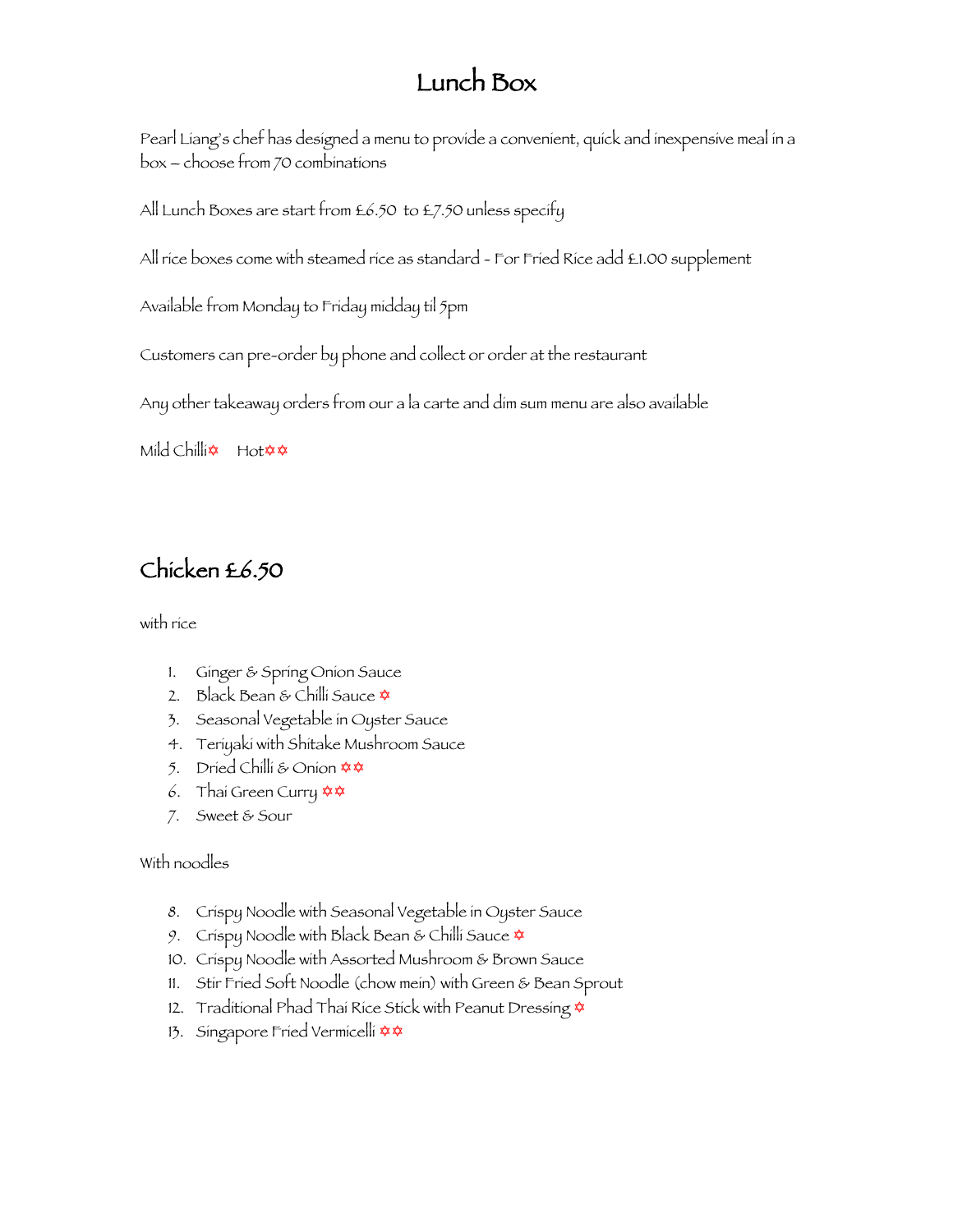### PRAWN £7.50

with rice

- 14. Ginger & Spring Onion Sauce
- 15. Black Bean & Chilli Sauce  $\ast$
- 16. Seasonal Vegetable in Oyster Sauce
- 17. Teriyaki with Shitake Mushroom Sauce
- 18. Dried Chilli & Onion  $\star\star$
- 19. Thai Green Curry  $\Leftrightarrow$   $\Leftrightarrow$
- 20. Sweet & Sour
- 21. King Prawn Fried Rice

- 22. Crispy Noodle with Seasonal Vegetable in Oyster Sauce
- 23. Crispy Noodle with Black Bean & Chilli Sauce  $\phi$
- 24. Crispy Noodle with Assorted Mushroom & Brown Sauce
- 25. Stir Fried Soft Noodle (chow mein) with Green & Bean Sprout
- 26. Traditional Phad Thai Rice Stick with Peanut Dressing  $\ast$
- 27. Singapore Fried Vermicelli (£7.50) \*\*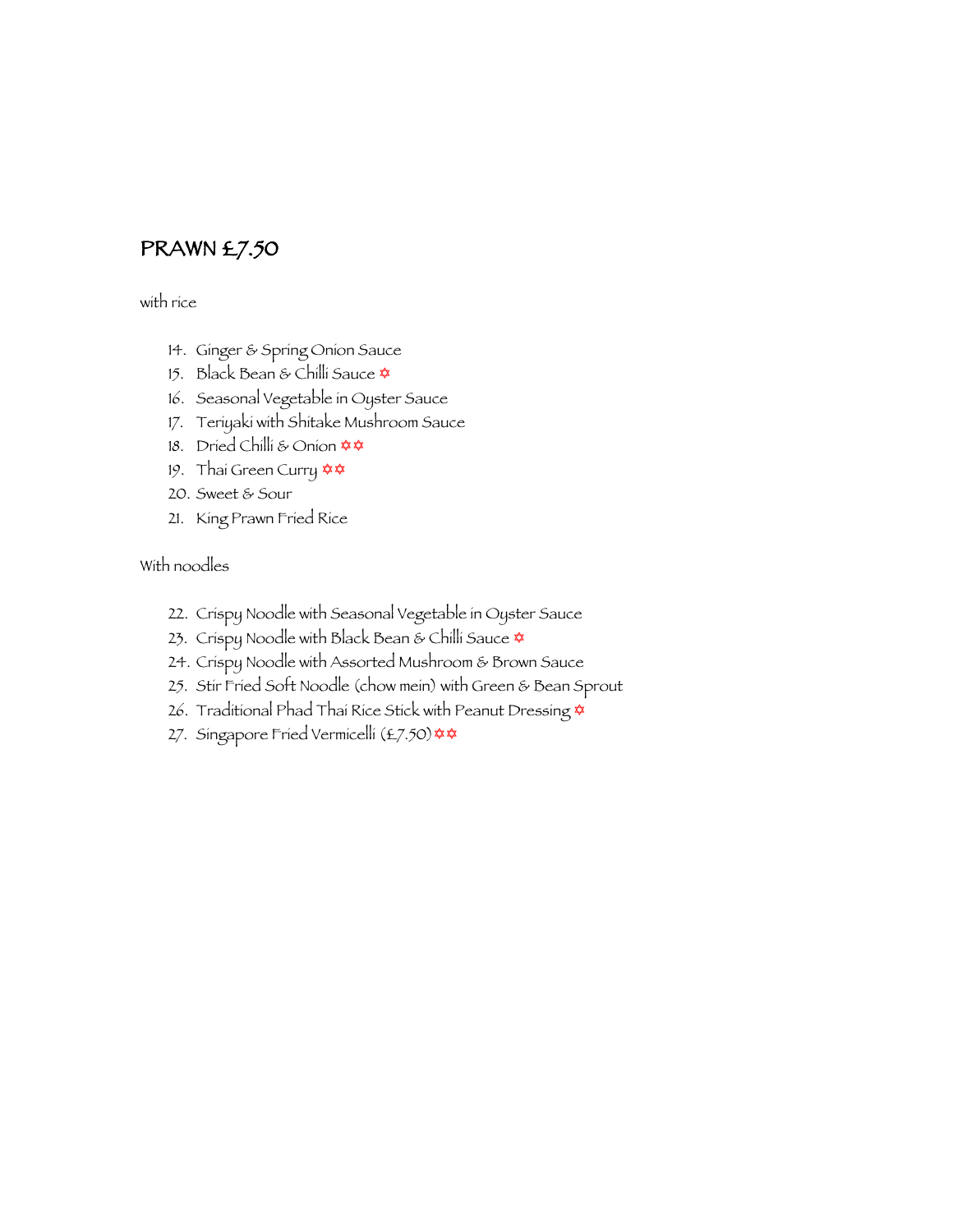## Duck

With rice

28. Barbecued Cantonese Duck £7.50

## PORK £6.50

with rice

- 29. Ginger & Spring Onion Sauce
- 30. Black Bean & Chilli Sauce  $\phi$
- 31. Seasonal Vegetable in Oyster Sauce
- 32. Teriyaki with Shitake Mushroom Sauce
- 33. Sweet & Sour
- 34. Barbecued Roasted Pork

#### With noodles

- 35. Crispy Noodle with Seasonal Vegetable in Oyster Sauce
- 36. Crispy Noodle with Black Bean & Chilli Sauce  $\Phi$
- 37. Crispy Noodle with Assorted Mushroom & Brown Sauce
- 38. Stir Fried Soft Noodle (chow mein) with Green & Bean Sprout
- 39. Fried Ho Fan with Black Bean Sauce  $\Phi$

## BEEF £6.50

with rice

- 40. Ginger & Spring Onion Sauce
- 41. Black Bean & Chilli Sauce  $\ast$
- 42. Seasonal Vegetable in Oyster Sauce
- 43. Teriyaki with Shitake Mushroom Sauce
- 44. Crispy Shredded Spicy  $*$
- 45. Ma Po Bean Curd ‡
- 46. Minced Beef Fried Rice £6.50

- 47. Crispy Noodle with Seasonal Vegetable in Oyster Sauce
- 48. Crispy Noodle with Black Bean & Chilli Sauce  $*$
- 49. Crispy Noodle with Assorted Mushroom & Brown Sauce
- 50. Stir Fried Soft Noodle (chow mein) with Green & Bean Sprout
- 51. Stir Fried Ho Fan